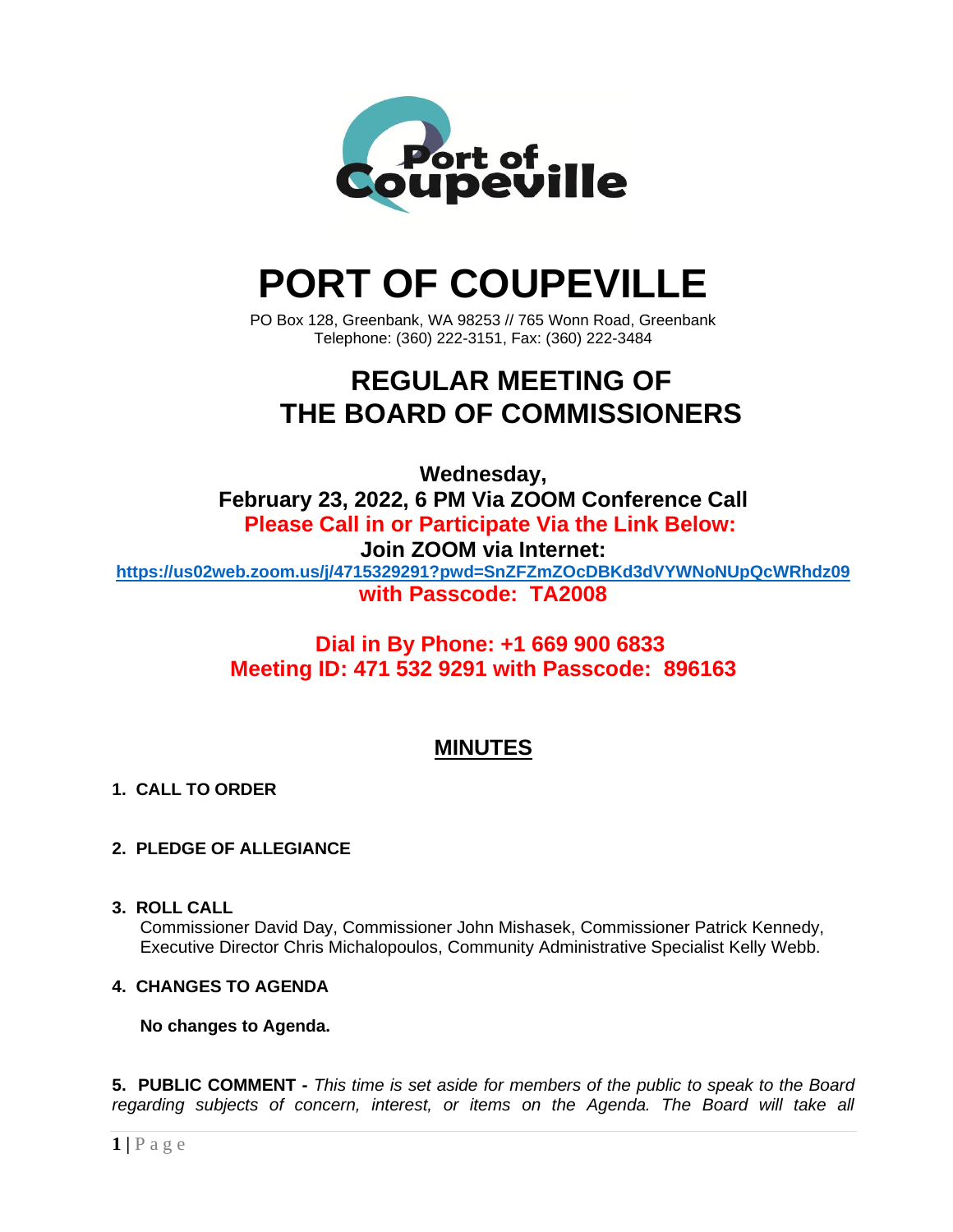*information under advisement, but generally will not take any action unless it is emergent in nature. To ensure your comments are recorded, please state your name and city of residence. Please limit comments to 5 minutes. If you have any documents to present to the Board, please email them to the Port Executive Director prior to the meeting.*

**Jay Adams, Coupeville:** Whidbey Camano Land Trust, Board President. Expressed concern about the recent theft issues on the Greenbank Farm, as well as the Ports approach to a lighting plan for increased safety.

#### **6. OLD BUSINESS**

6.1 Discussion: Wharf General Update.

Monday February 28<sup>th</sup>, AMO will start on the dock floats. March  $7<sup>th</sup>$  will begin the sewer line repair under the Wharf. The replacement of the main water and sewer line along the causeway will follow. The estimated completion date for all four projects is March 30th.

Executive Director Michalopoulos sent a letter requesting an extension of the .09 Funds secured by the Port for the Wharf piles and caps project, as the permit is still outstanding.

6.2 Discussion: Broadband Phase 2 Project Update. Petrichor and ZIPLY are in the process of aligning the addresses with the polygon project area.

Island County Commissioner Janet St. Clair gave an update from her perspective.

#### **7. New Business**

7.1 Action: Greenbank Farm Outdoor Lighting

Executive Director Michalopoulos gave a history and an update on the farms outside parking lot light replacements. Discussion occurred to update a bid for security-based lighting in the back parking areas. Commissioner Kennedy moved to replace front parking lot lights including fixtures, poles, and bases for all 18 lights.

#### **Motion was seconded and passed unanimously.**

7.2 Action: Engagement Letter Chmelik Sitkin & Davis Commissioner Day made a motion to support the engagement letter from Chmelik Sitkin & Davis law firm.

#### **Motion was seconded and passed unanimously.**

**8. PUBLIC COMMENT:** *This time is set aside for members of the public to speak to the Board regarding subjects of concern, interest, or items on the Agenda. The Board will take all information under advisement, but generally will not take any action unless it is emergent in nature. To ensure your comments are recorded, please state your name and city of residence. Please limit comments to 5 minutes. If you have any documents to present to the Board, please email them to the Port Executive Director prior to the meeting.*

#### **No Public Comment.**

#### **9. EXECUTIVE SESSION**

**Per RCW 42.30.110 (1)(c),** To consider the minimum price at which real estate will be offered for lease.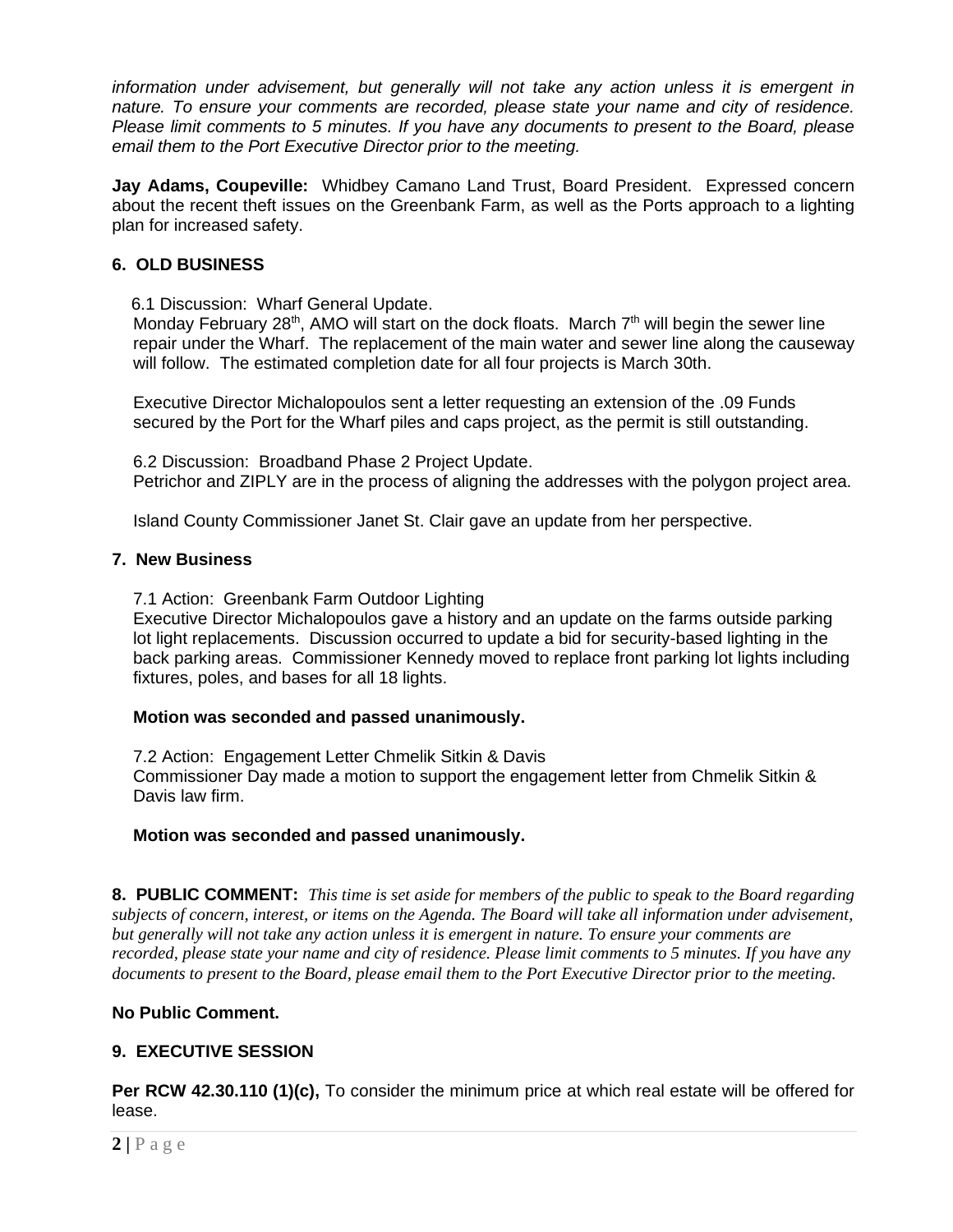**The Board entered Executive Session at 7:14 PM and exited at 7:58 PM. No actions were taken in the Executive Session.**

**10. COMMISSIONER DISCUSSION**

**No further discussion.**

**11. ADJOURN 8:02 PM**



**Next regular meeting: Wednesday March 9, 2022, 10 AM Via ZOOM** 

**ZOOM Conference Will Be Used. Please Call in Using the Link/Credentials Below: Join ZOOM via Internet: <https://us02web.zoom.us/j/4715329291?pwd=SnZFZmZOcDBKd3dVYWNoNUpQcWRhdz09>**

**Passcode: TA2008**

**Dial in By Phone: +1 253 215 8782 Meeting ID: 471 532 9291 Passcode: 896163**

**Posted to: Port of Coupeville Web Page -- www.portofcoupeville.org United States Post Office – Coupeville & Greenbank, Washington Whidbey News Times –** [editor@whidbeynewsgroup.com](mailto:editor@whidbeynewsgroup.com) **Town of Coupeville –** [clerktreasurer@townofcoupeville.org](mailto:clerktreasurer@townofcoupeville.org)

**2.28.2022/V2**